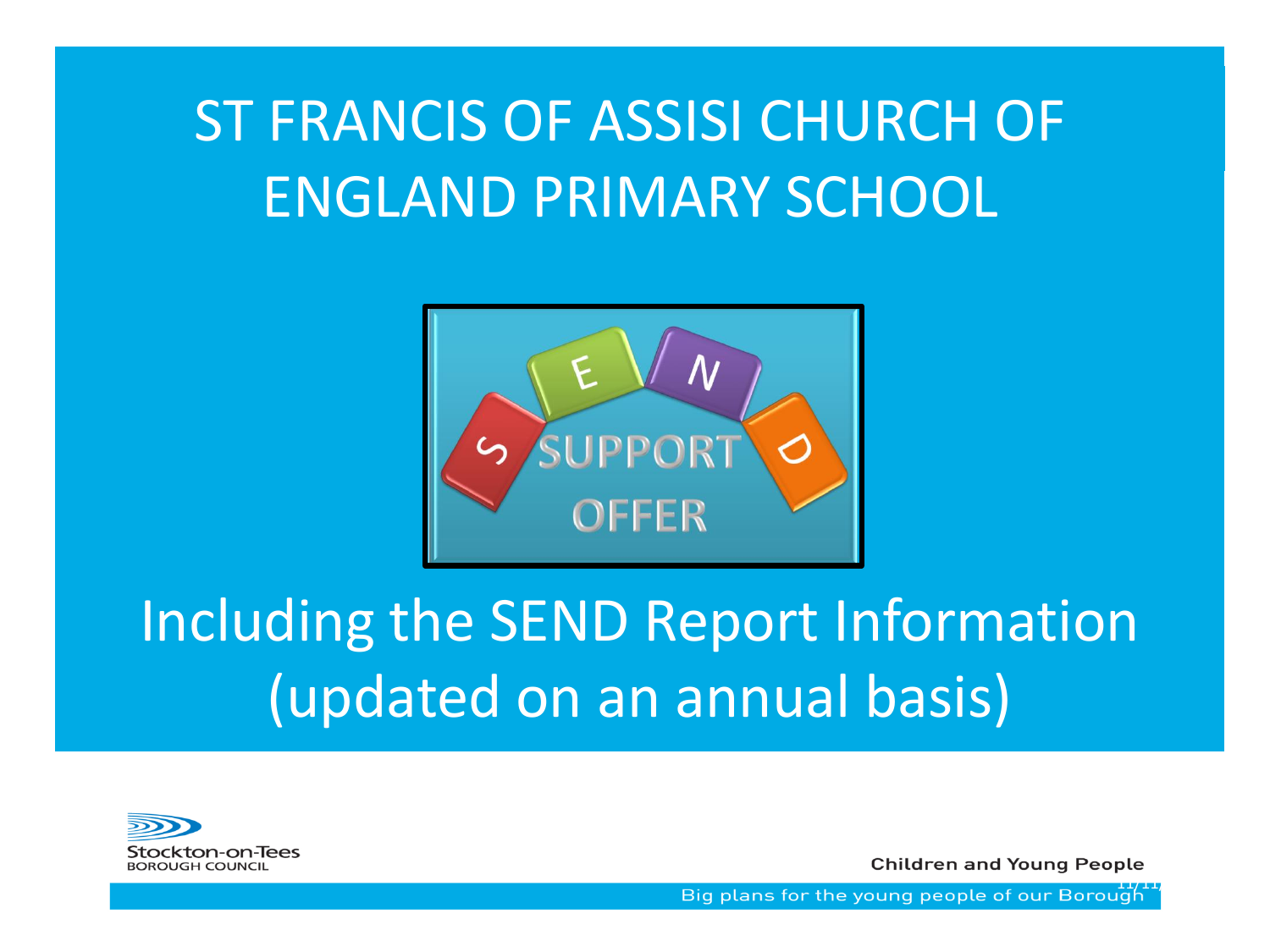## School Core Offer St Francis of Assisi Church of England Primary School

St Francis of Assisi C of E Primary School values the abilities and achievements of all our pupils. We are an inclusive school and actively seek to remove barriers to learning and participation. We strive to provide the best learning environment for all our pupils. The children learn within the boundaries of a caring and supportive Christian ethos.

The school provides a broad and balanced curriculum which celebrates the achievements of all. Teachers build on positive aspects of the child's learning and we promote the development of any child emotionally and socially.

First quality teaching within a child's class ensures that every child has the opportunity to achieve their full potential. Differentiation and adult support further develops this. In addition, support is provided through small group or 1 to 1 interventions or activities for those children who may need extra help.

Arrangements are made for those pupils who have medical conditions so that they can access all areas of the curriculum and school-based activities through individual support, adaptations or modifications. Children will have a healthcare plan which will specify the type and level of support required to meet the needs of such pupils.

We value the partnership between school and parents/carers and have an open door policy. Please do not hesitate to contact the school if you would like any advice, support or to discuss any concerns that you may have.



**Children and Young People**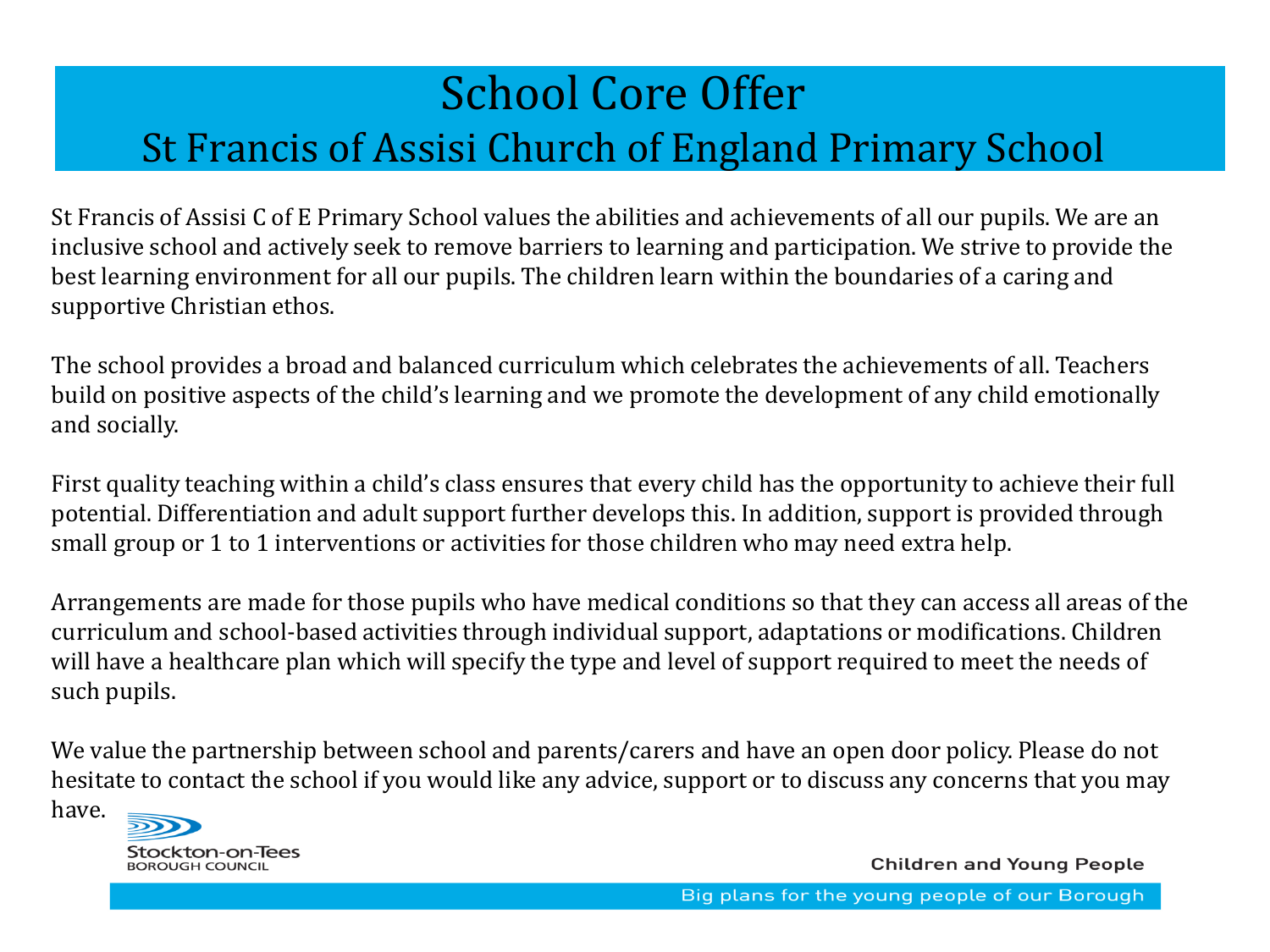- <span id="page-2-0"></span>• How does our school know/identify that children and young people have special educational needs and/or disabilities (SEND)?
- What are the first steps school will take if SEND are identified?
- What should parents/carers do if you think your child has SEND? How can you raise concerns?
- What intervention is available to all children/young people? How will our school involve children/young people in the assessment process?
- How will our school teach and support children with SEND?
- Who will be working with your child? What expertise does the school and our staff have in relation to SEND?
- How does our school ensure that information about a child's SEND or EHC plan is shared and understood by teachers and all relevant staff who come into contact with that child?
- How will our school include parents and the child/young person in planning support?
- How will our school teach and support children with SEND?

 $\lambda$ 

D

**PACK** 

• What access do our SEND children/young people have to facilities and extra curricular activities?

How does our school plan for transition for children with SEND? [More information](#page-4-0)

- How is the different provision delivered in our school? Who will be working with your child?
- What role will the child's teacher play in the additional provision?
- Which other services do we use to provide for and support our children/young people?
- How does our school encourage parent/carers to become involved in the additional provision?

- How do we assess and evaluate the provision we have arranged for your child?
- How will we work in partnership with parents/carers?
- How will we involve your child in the review process?
- Where can parents/carers find additional information e.g. SEND policy, LA Local Offer?

### **[More information](#page-7-0) [More information](#page-5-0)**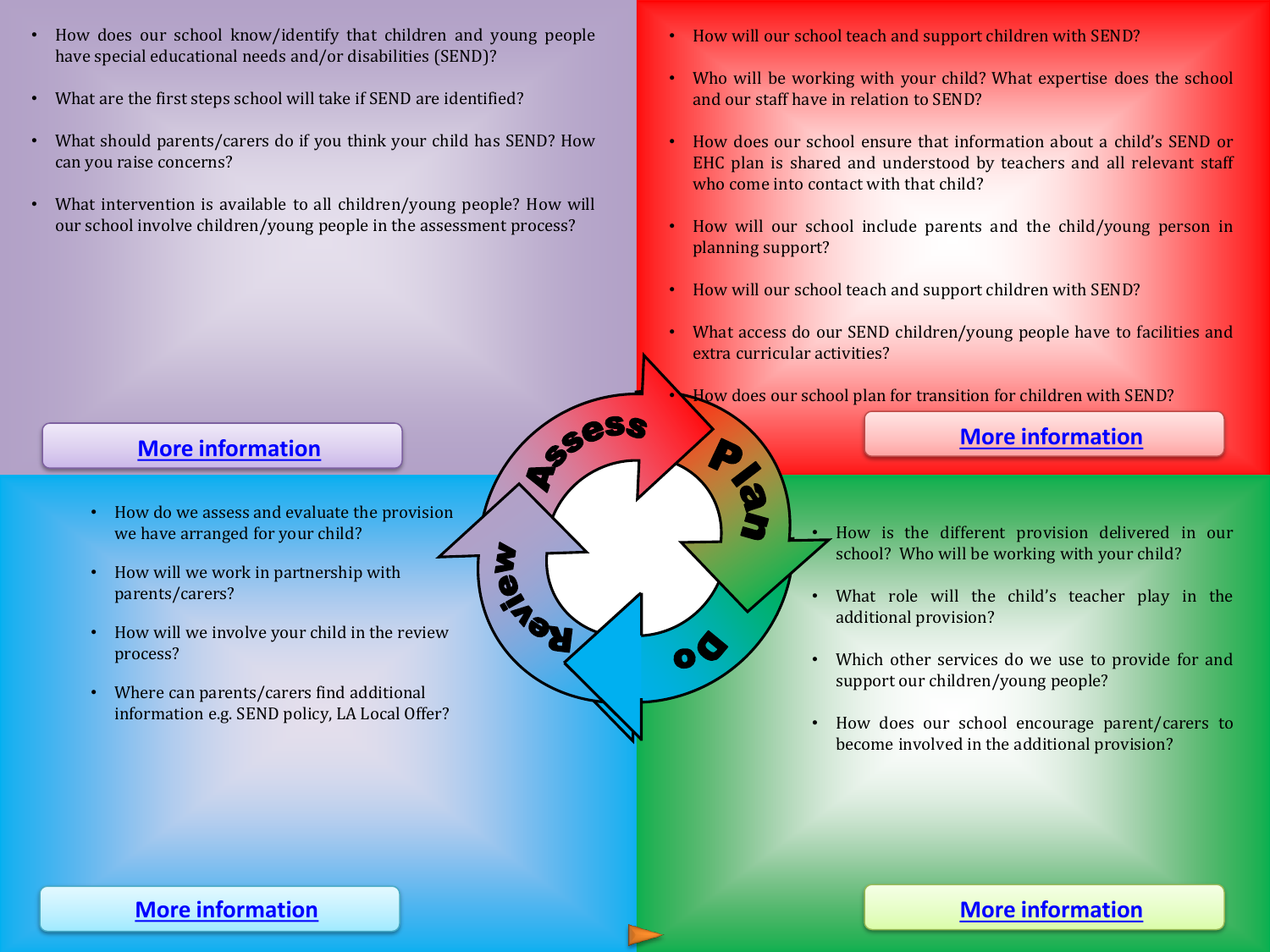<span id="page-3-0"></span>SSSS **PACK**  $\mathbf{o}^{\mathbf{O}}$ 

To help us identify a child with SEND, we use a range of information about a child including assessment, observation, tracking of progress, views of parents, the voice of the child and advice from professionals to determine if he/she has a special educational need or disability.

We assess each child's skills and attainment when they join the school, as well as talking to their parent/carer to build a picture of their strengths and needs. If a child transfers from another school or setting, we also gather information from them and from any other service involved with the pupil.

Teachers regularly assess children's progress and record it using Stockton's recommended assessment tools. At the end of each term teachers assess levels of attainment and enter them into the school's tracking system. This, along with discussions between the Assessment Leader and class teacher, is used to help identify pupils who may have SEND. There may also be occasions where the class teacher feels that a child within their class may have specific needs (learning or behavioural) from observations and will seek further guidance from the SENDCo. If high quality teaching and in-class support are not helping a child to achieve their potential, and we feel a child may have SEND, we will discuss this with their parent/carer and, with their agreement, record them on the school's register of SEND. The school will follow the recommended cycle of 'assess, plan, do, review' to meet the child's needs and support them to achieve their full potential. This may require further assessment or advice from external services for example Educational Psychology.

At St Francis of Assisi Primary School, we operate an 'open door' policy. If parents/carers feel that their child may have a special educational need or disability, they can discuss this with their child's teacher initially or with Mrs Watson, the school's Special Educational Needsand Disabilities Coordinator (SENDCo).

If you have any concerns or complaints then you can follow the school's complaints procedure. The first person to contact is Mrs M. Watson, the SENDCo, telephone: 01642 769942. Further complaints can be referred to the Headteacher, Mrs L. Probets .

Impartial advice and support is provided by Stockton's Special Educational Needs and Disability Information, Advice and Support Service (SEND IASS)- contact (01642) 527158. The SEN Code of Practice can be found at this website:

**[Main Menu](#page-3-0)**

SEND Code of Practice January 2015.pdf (publishing.service.gov.uk)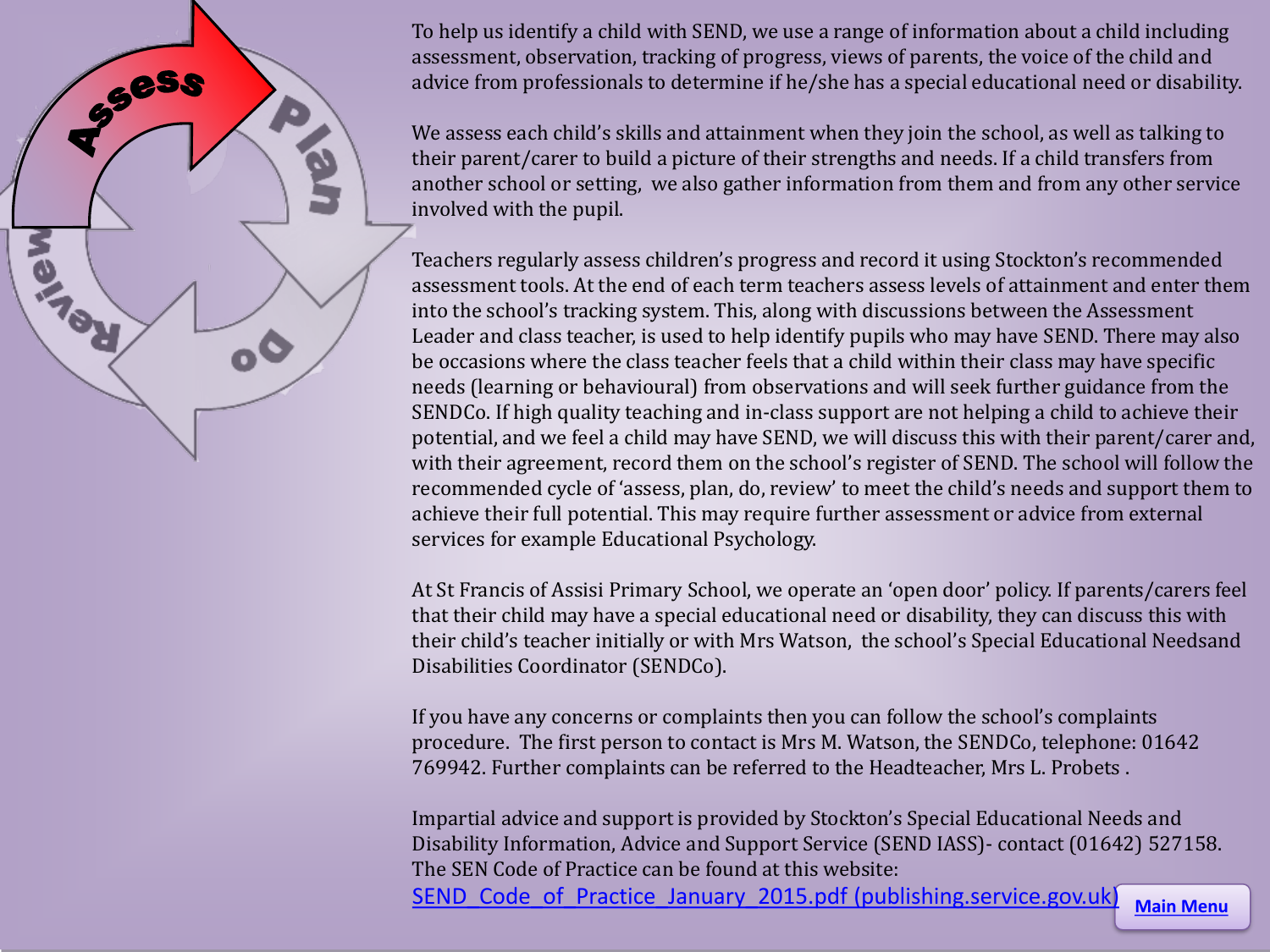<span id="page-4-0"></span>



- At St Francis of Assisi C of E Primary, we endeavour to work in partnership with parents/carers, children and partner agencies to ensure that all children fulfil their potential.
- Children with SEND are taught in mainstream classes. Some children with a Statement or Educational Health and Care Plan have additional adult support within a mainstream class.
- Qualified teachers and teaching assistants teach children with SEND. Class teachers are responsible for planning, delivering and evaluating learning for all pupils within their class. Qualified teaching assistants support teachers to ensure that all children and those with SEND receive any additional support they require.
- Some children will work one to one or in a small group with a teacher or teaching assistant for targeted interventions. This may be in the classroom or in another area of the school where appropriate.
- The school has staff that have experience and expertise in helping children with learning difficulties and social, emotional and mental health difficulties. The staff will endeavour to find support from external agencies when needed.
- Children with SEND have exactly the same access to extra curricular activities as all children. We actively encourage all children to take part, regardless of their SEND, and we ensure that we adapt what we offer so that these activities are accessible to all. This includes all after school/lunchtime clubs and educational visits (including our residential trips). There is a disabled toilet that can be easily accessed. We are always happy to discuss individual access requirements with parents.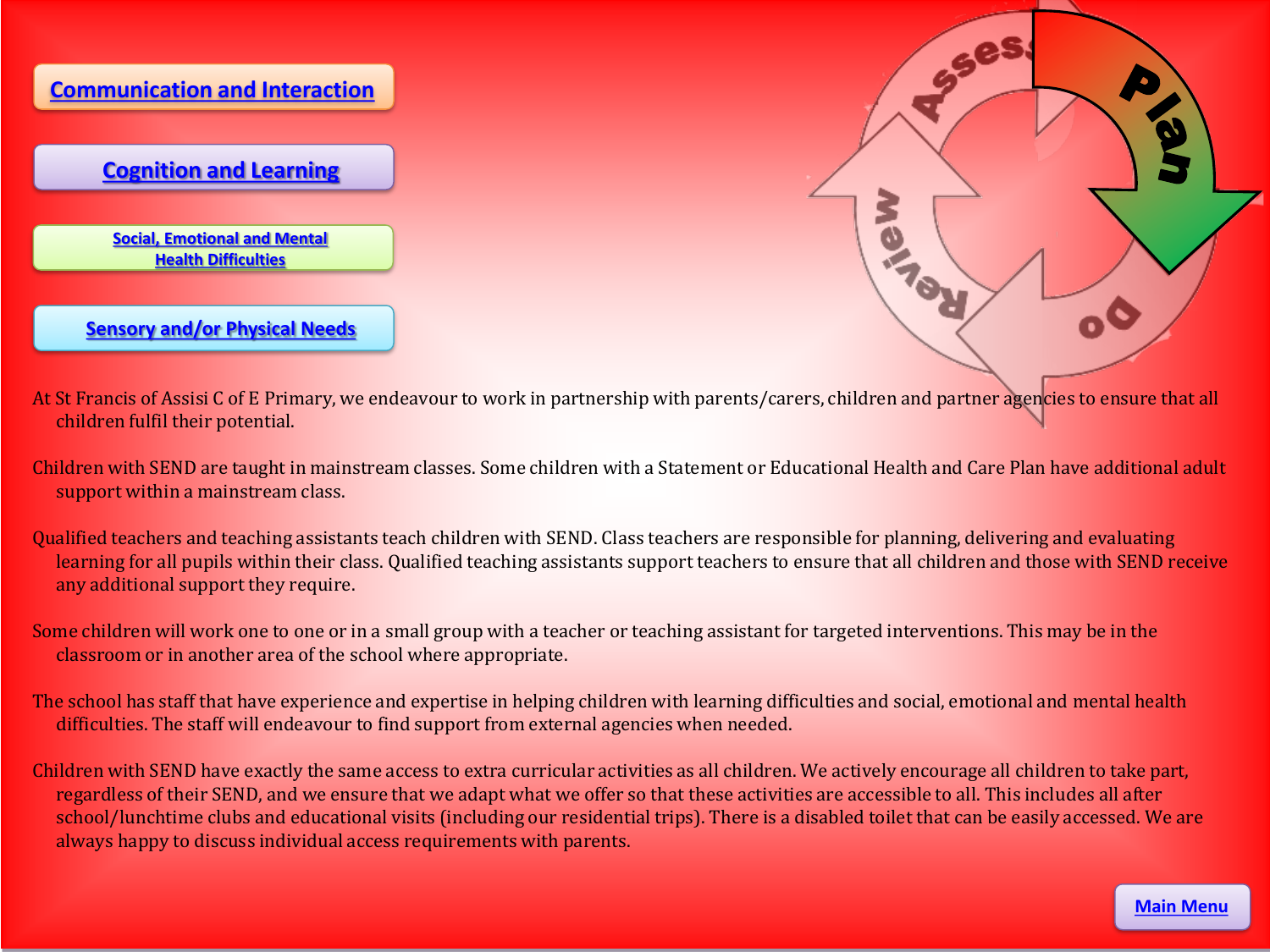#### **How is the different provision delivered in our school?**

<span id="page-5-0"></span>The SEN Code of Practice has two levels of additional support, these are:

- School Support
- Educational, Health, Care plans.

School support can be explained in the following information:

#### Wave 1:

All pupils access all areas of the school curriculum through Quality First Teaching e.g. differentiating the delivery to meet the needs of all pupils within a class including those with SEND. This may include different ways of recording other than writing, teaching assistant support or teacher directed support, the use of practical resources, visual prompts, resources and strategies to help pupils with physical disabilities, specific learning difficulties or sensory processing difficulties.

Wave 2:

Targeted interventions for some children who require additional support in certain areas e.g. phonics, handwriting, number.

Wave 3:

Some children who have specific learning difficulties will be given individual support.

Wave 2 and Wave 3 involve the assess, plan, do and review cycle .

#### **Who will be working with your child?**

They may be provided by the class teacher or may involve:

- Teaching assistants or other staff within school. In EYFS, two full time TAs work across Nursery, a full time<br>TA works in each Reception class and a full time TA works across each of the two classes in KS1 and KS2.<br>In KS TA works in each Reception class and a full time TA works across each of the two classes in KS1 and KS2. In KS1 and KS2, mentors also deliver programmes to develop children's social and emotional skills, build confidence and promote well-being.
- Staff who visit from outside agencies such as Speech and Language Therapy Service.
- Staff who visit from Stockton Local Authority central services.

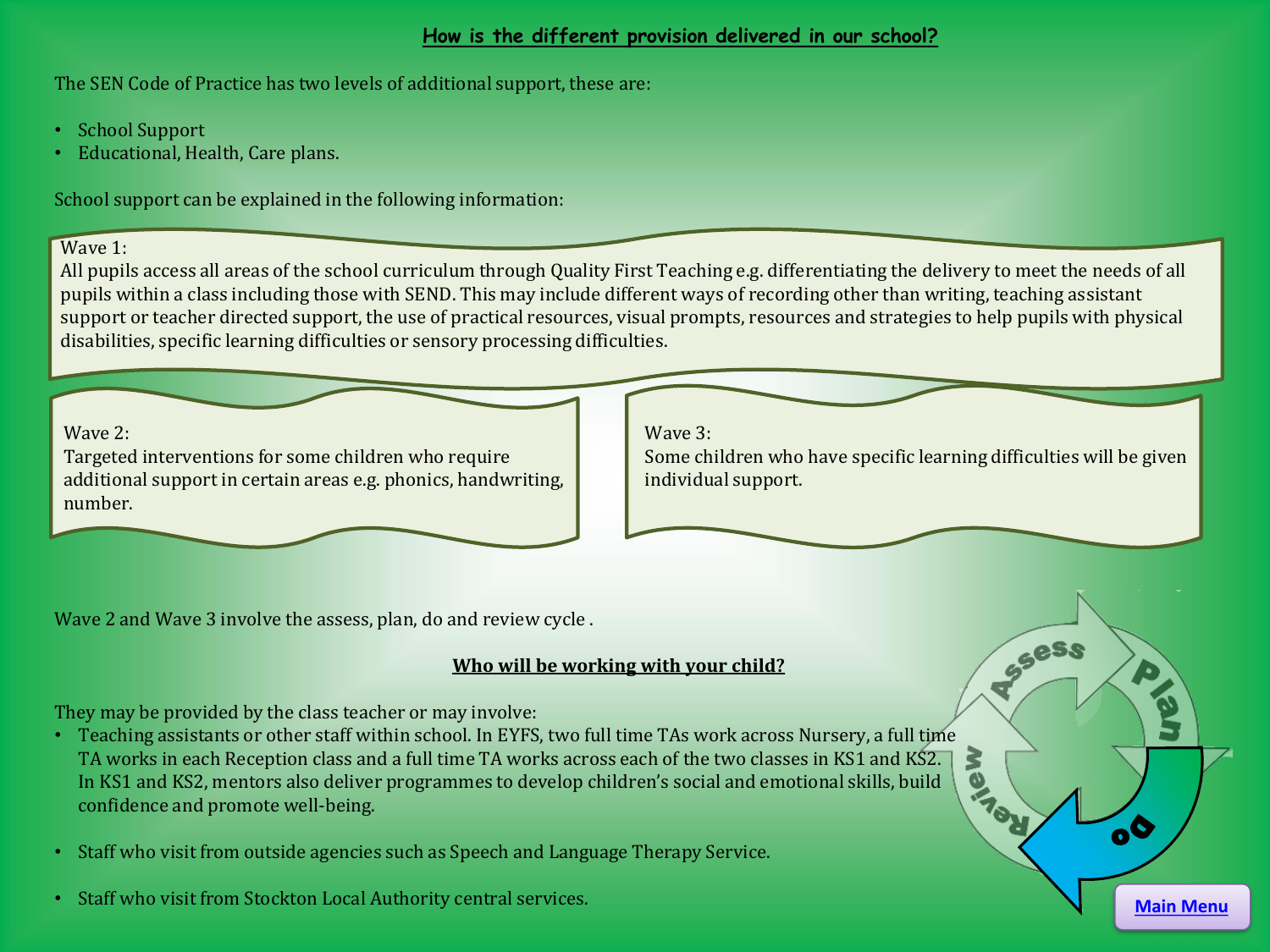#### **Which other services do we use to provide for and support our children/young people?**

As part of the Assess, Plan, Do, Review process we will make referrals to outside agencies when we feel that the interventions taking place in school are not effecting your child's progress significantly. The specialists that the school involves, will work with your child in a number of ways and make recommendations to school. These recommendations may include:

- giving additional strategies for use in the classroom,
- making additional referrals to other services,
- offering specific support for the class teacher,
- monitoring and reviewing targets set.

The following services are available to our school:

| <b>School Nurse</b>                                                    | The school nurses complete the hearing and visual checks for children in Early<br>Years, and can offer advice and support for parents/carers and the school.<br>They can be contacted by school or by parents/carers directly. The school<br>nurses sometimes make referrals based on the checks carried out. |                  |
|------------------------------------------------------------------------|---------------------------------------------------------------------------------------------------------------------------------------------------------------------------------------------------------------------------------------------------------------------------------------------------------------|------------------|
| <b>Speech and Language</b><br>Service                                  | This service assessed your child's speech, pronunciation of words,<br>understanding of language and communication skills. You may access this<br>through your GP or via school.                                                                                                                               |                  |
| <b>Child and Adolescent</b><br><b>Mental Health Service</b><br>(CAMHS) | This service provides support for children who have mental health difficulties<br>or for those children who have suffered following a life changing situation.                                                                                                                                                |                  |
| <b>Educational Psychology</b><br>Service                               | The educational psychology team will assess your child's learning once a<br>referral has been made. They will use a variety of tools to help with their<br>assessments and will recommend strategies that can be implemented.                                                                                 |                  |
| <b>Behaviour Support</b><br>Service                                    | If school or home has concerns over a child's behaviour or emotional<br>wellbeing and this is having an impact on their learning, behaviour support<br>can offer advice, strategies or sessions to support within school in small<br>groups or on a one-to-one basis.                                         |                  |
| <b>Hearing and Visual</b><br><b>Difficulties Service</b>               | Children are supported within school and advice and resources can be given<br>following visits by the service to the school.                                                                                                                                                                                  |                  |
| <b>Mental Health Autistic</b><br><b>Assessment Team</b>                | This team becomes involved through assessments from paediatricians or<br>CAMHS. Information supports children within school and at home.                                                                                                                                                                      | <b>Main Menu</b> |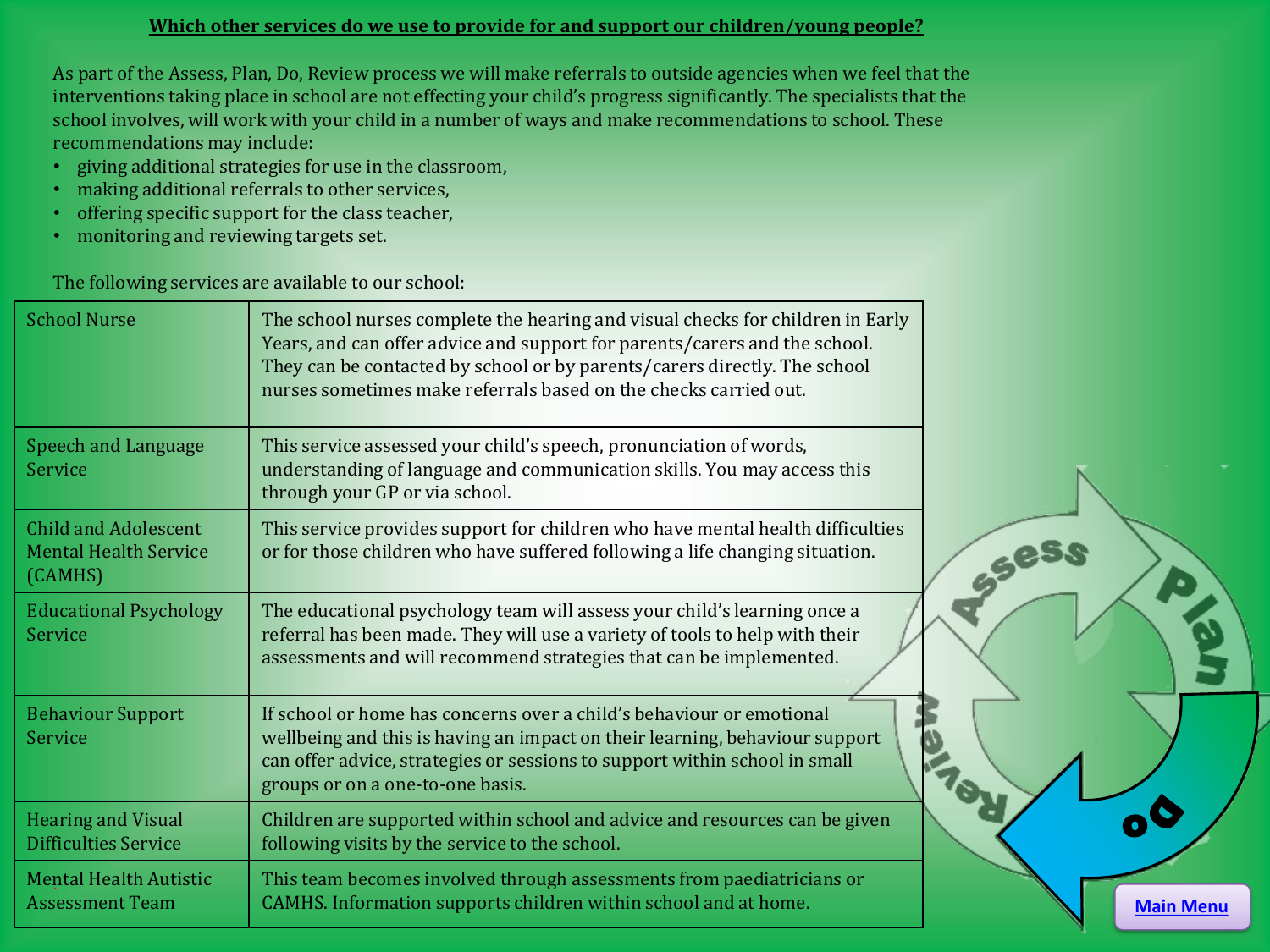#### **How do we assess and evaluate the provision we have arranged for your child?**

<span id="page-7-0"></span>Every term, staff meet with the SENDCo to discuss children that they feel may be a concern. They carefully monitor their progress, then review and evaluate whether they should be considered for the special needs register or if they should participate in Wave 1 or 2 interventions. Following discussions with the teacher, SENDCo and parents, a child will be placed on the SEN register within school, and be given a Support Plan that contains individual targets to support and develop the achievement and attainment of your child. Specific targets are written, which are discussed with the children and parents and monitored by the SENDCo. We ensure targets are SMART (Specific, Measurable, Achievable, Relevant and Timely).

Your child's individual targets are reviewed regularly as part of the ongoing assessment and tracking process. When a target has been achieved, a new target is set. The time taken to achieve a target will depend on the child and the target. In line with whole school assessment procedures, the attainment and progress of children with SEND will be tracked by class teachers and the leadership team.

The provision provided for a child and the progress they are making is discussed at parent consultations and at other planned review meetings. Parents are also welcome to come in and talk to teachers or the SENDCo in between consultations if they have any concerns or something they want to tell us about their child.



**[Main Menu](#page-3-0)**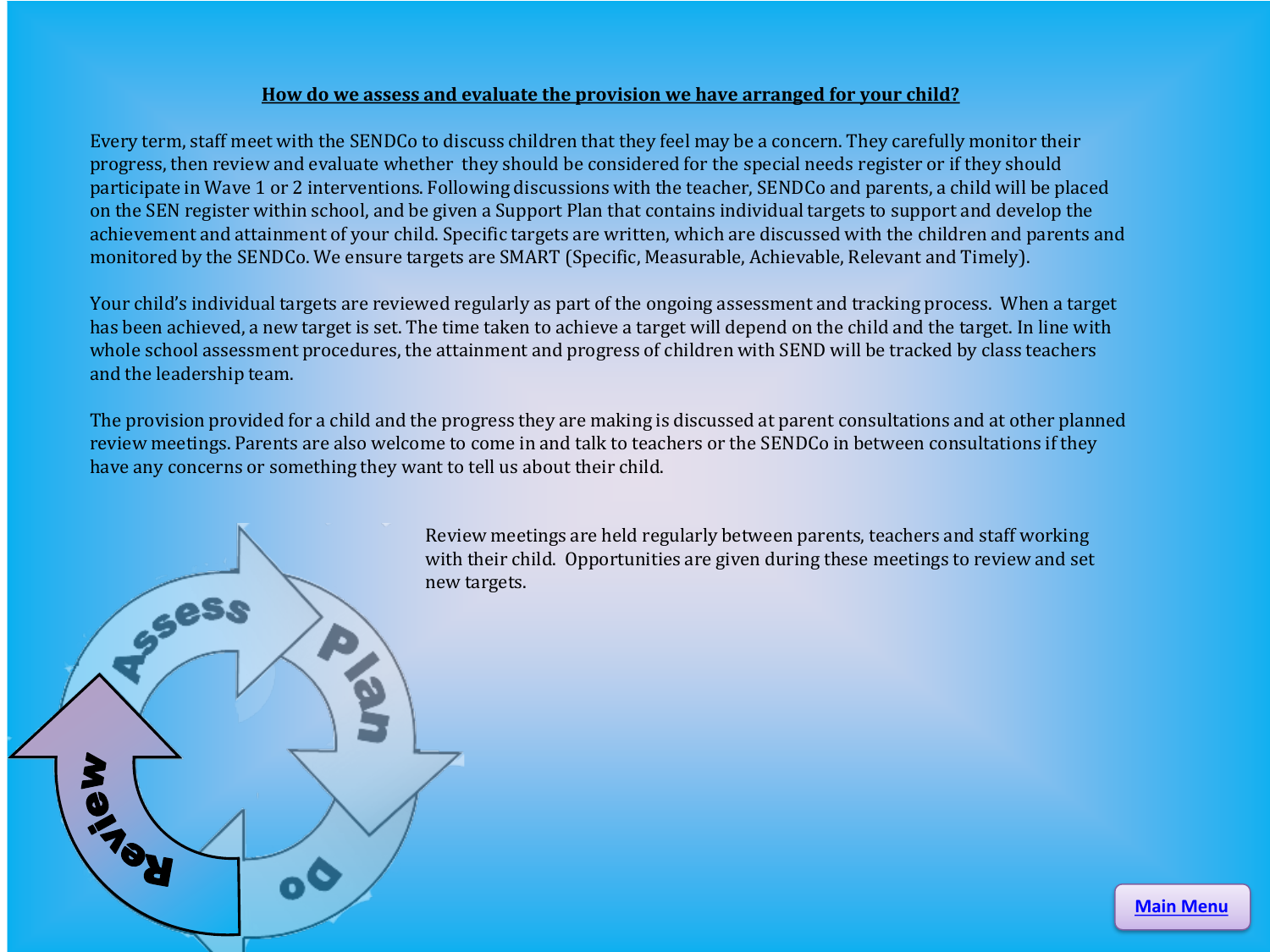#### **How will we work in partnership with parents?**

It is vital that parents/carers work in partnership with the school and are involved in the whole SEND process. We value the knowledge that you have of your child and believe that when we work together, we can ensure that your child will reach their full potential.

Any concerns that you or school have, will be discussed in detail with your child's class teacher and/or SENDCo. Provision will be planned and reviewed on a regular basis.

Parents/carers will be given signed copies of all Support Plans following review meetings to ensure that additional support can be given at home. In addition to this, you will receive an annual progress report in the summer term which outlines your child's progress and identifies next steps.

**Sess** 

#### **How will we involve your child in the review process?**

Teachers and children meet to discuss progress during the review period. This allows the teacher to give targeted feedback about what your child can do well and what they need to do to improve and achieve their next targets.

The review also give children the opportunity to talk about their learning, including their strengths, any worries they may have and what could help them make more progress. The class teacher then incorporates this information into the next Support Plan.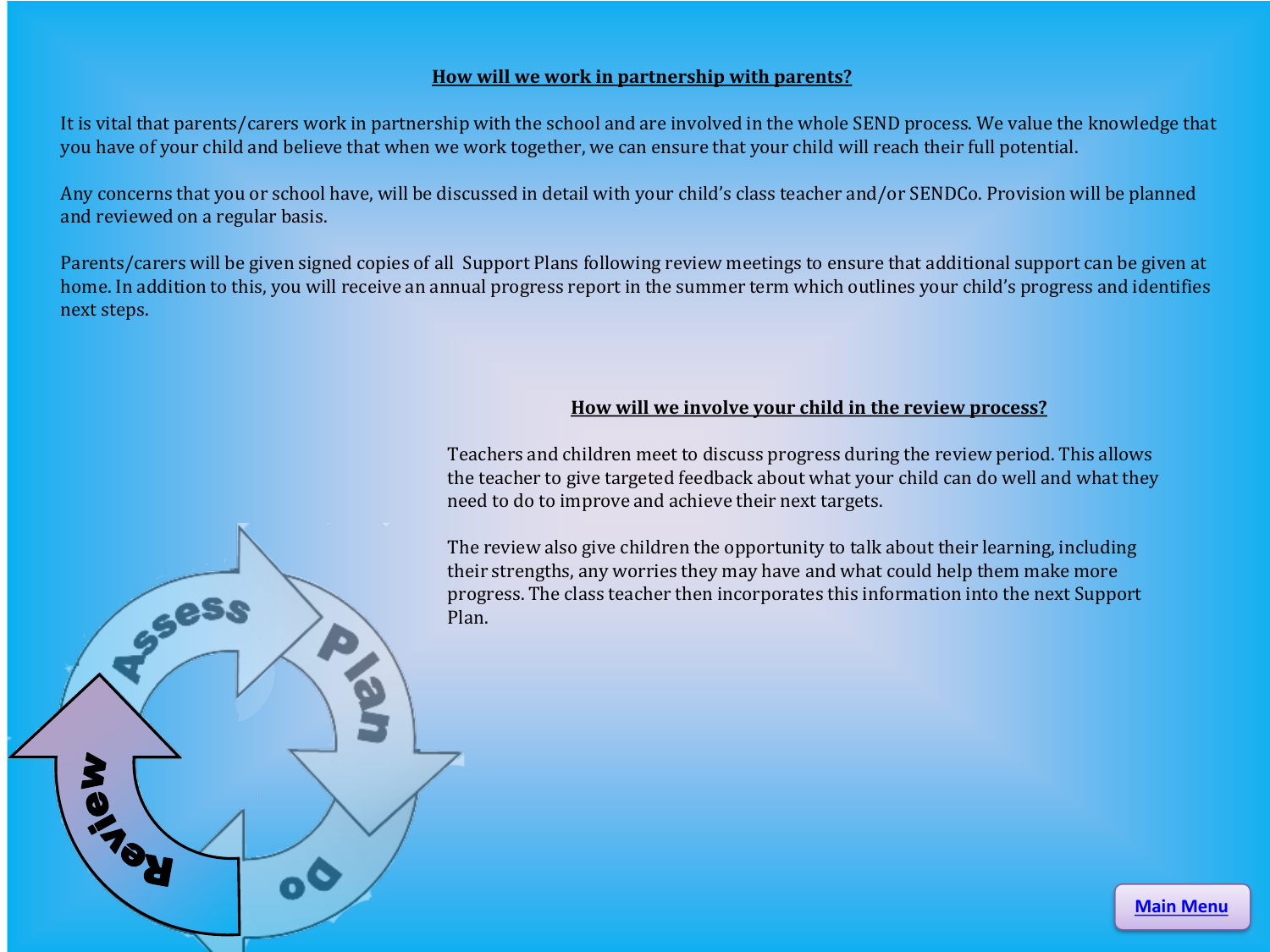### <span id="page-9-0"></span>**[Communication and Interaction](#page-3-0)**

**We plan and provide for the needs of the children with Communication and Interaction Difficulties in the following ways:-**

- •Making sure staff are aware of any additional needs and know how to respond.
- •Differentiating the way we teach to make the curriculum accessible for pupils.
- •Providing small group or individual interventions to develop age appropriate communication
- skills such as Narrative.
- •Direct work with identified children in school by a speech and language therapist.
- •Classroom staff deliver programmes provided by a speech and language therapist for identified children.
- •Visual timetables and prompts.
- •Extra planning and preparation for pupils with a social communication difficulty prior to visits or changes in the usual routine.
- •Access to advice and support from specialist services for children with a diagnosis of a social communication difficulty.
- •Social stories developed alongside a TA.
- •Mentoring from TAs and support from the Peer Mentors within school.
- •Referral to other services for assessment, advice and support when appropriate.

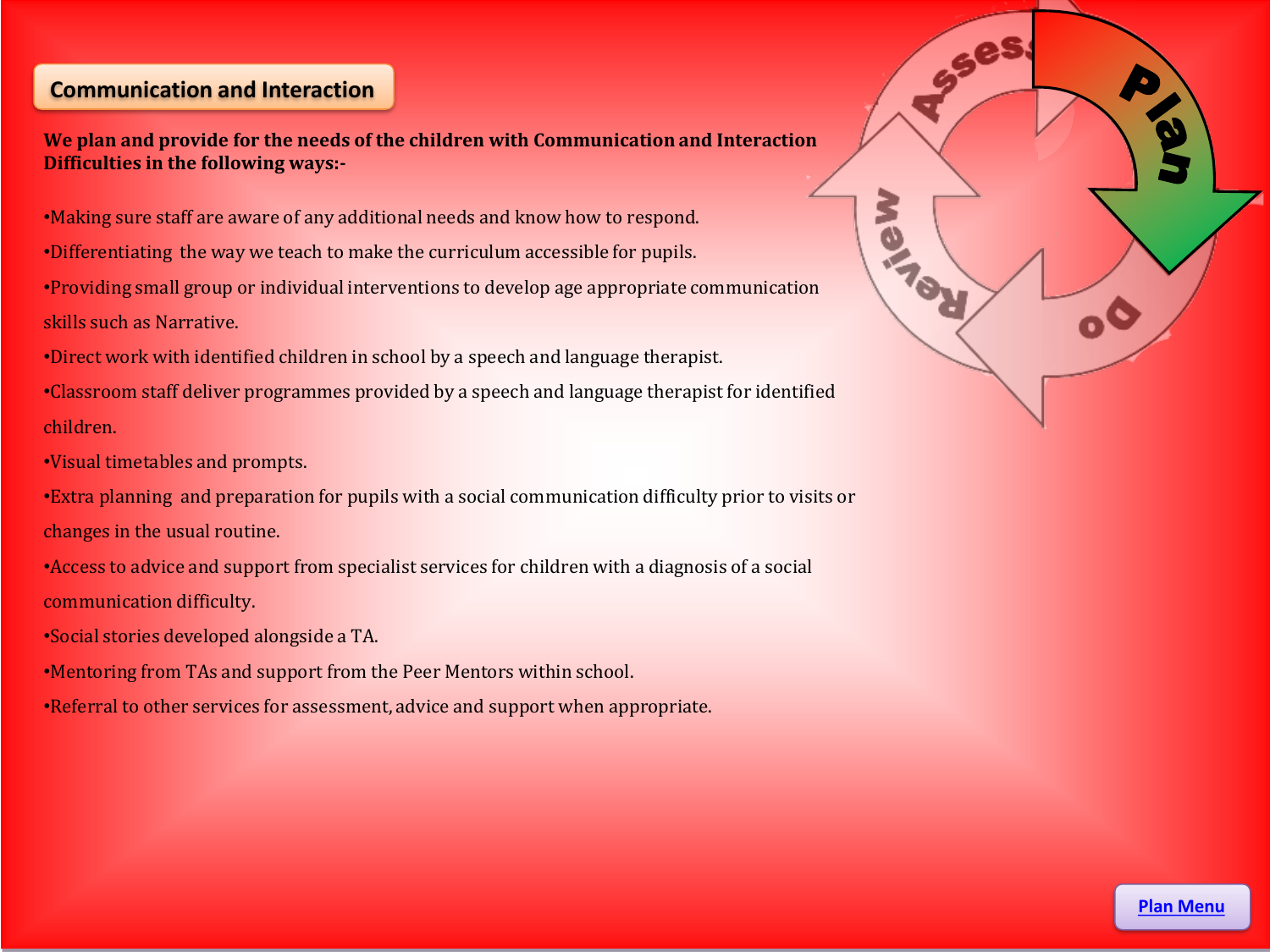#### <span id="page-10-0"></span>**[Cognition and Learning](#page-3-0)**

**We plan and provide for the needs of the children with Cognition and Learning Difficulties in the following ways:-**

•Making sure staff are aware of any additional needs and know how to respond.

•Differentiating the way we teach to make the curriculum accessible for pupils.

•Knowing the different ways children learn and meeting their needs e.g. visual, audial, kinaesthetic

•Providing small group or individual interventions to address specific targets in order to improve reading, writing or maths.

- •Use of Memory Magic or Cogmed as memory skill programmes.
- •ICT resources and programmes to support the learning of pupils with SEND.

•Increased access to small group support.

•Practical aids for learning e.g. table squares, time/number lines, pictures, photos, accessible reading material suited to age

- •Adaptations to assessments to enable access e.g. readers, scribe, ICT.
- •Referral to other services for assessment, advice and support when appropriate.

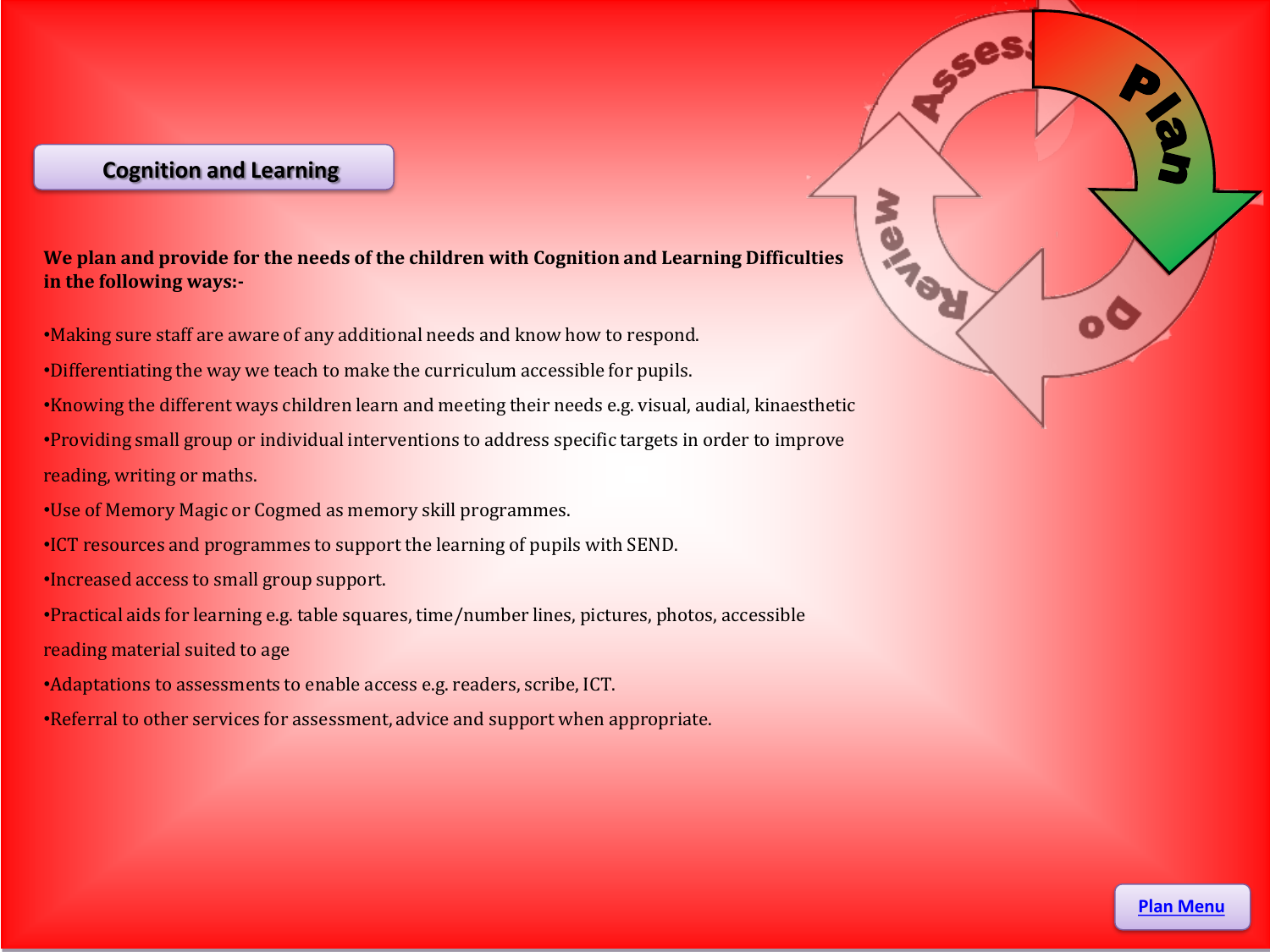#### <span id="page-11-0"></span>**[Social, Emotional and Mental](#page-3-0)  Health Difficulties**

**We plan and provide for the needs of the children with Social, Emotional and Mental Health Difficulties in the following ways:-**

- •Making sure staff are aware of any additional needs and know how to support the child.
- •Individualised incentives or rewards.
- •Working together with parents/carers to help the child.
- •Working collaboratively with other services and agencies.
- •Access to an additional adult or key worker for identified pupils.
- •Individual or small group mentoring to develop social and emotional skills.
- •Referral to other services for assessment, advice and support when appropriate.
- •Access to TAMHS, CAMHS and counselling services when appropriate.
- •Pupil and family support workers who help maintain close links and good communication
- between home and school.
- •School mentor and peer mentors to support children.

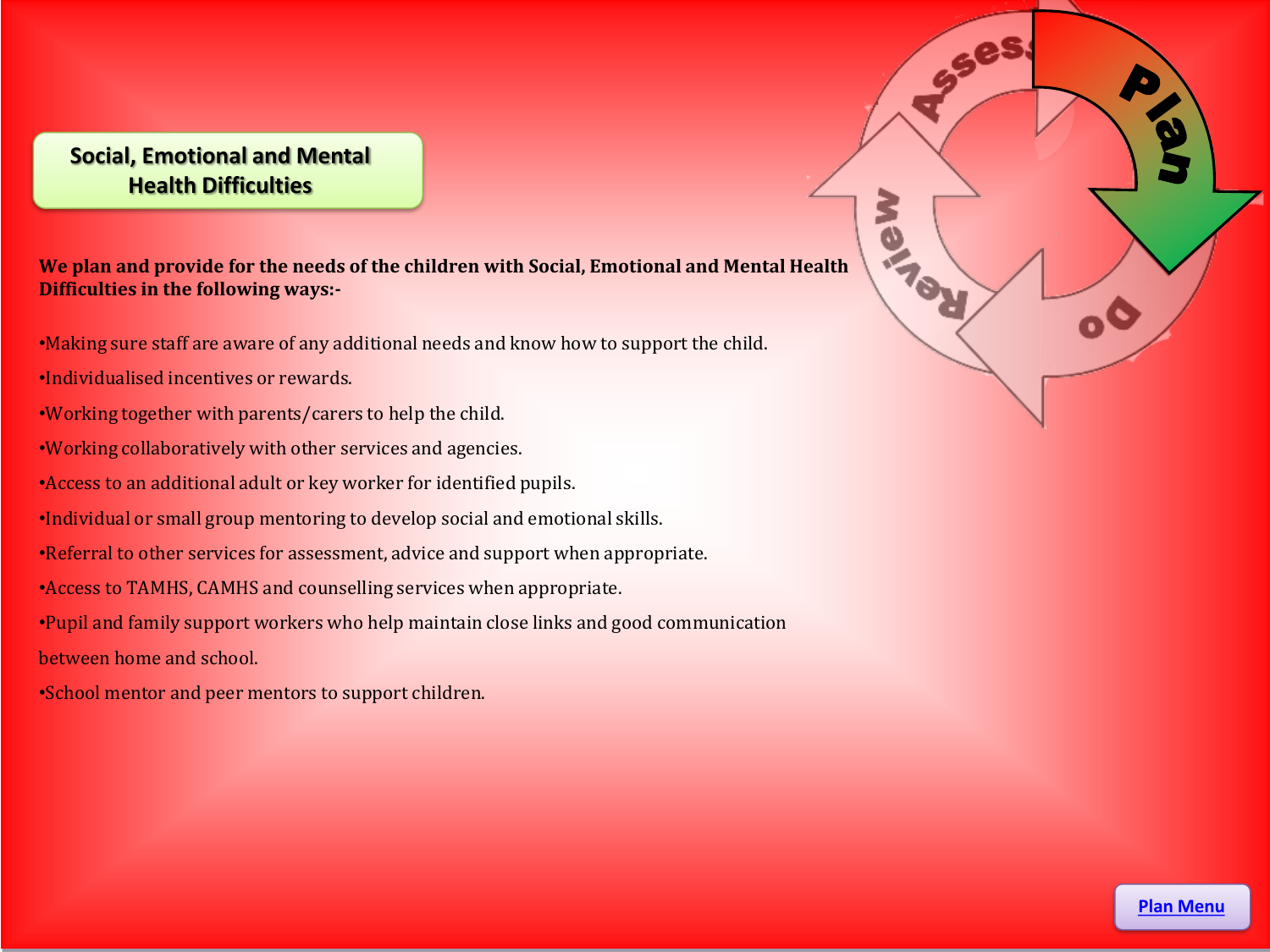#### <span id="page-12-0"></span>**[Sensory and/or Physical Needs](#page-3-0)**

**We plan and provide for the needs of the children with Sensory and/or Physical Needs in the following ways:-**

- •Making sure staff are aware of any additional needs and know how to support the child.
- •Adapting the environment and providing aids to support access.
- •Differentiating the way we teach to make the curriculum accessible for pupils.
- •When appropriate staff have training to meet the physical and/or medical needs of the child.
- •Working together with parents/carers to ensure the correct support for the child.
- •Working collaboratively with other services and health care professionals.
- •Carry out any required programmes provided by health care professional such as occupational therapy programmes.
- •School provides a PSA (Parent Support Advisor) who help maintain close links and good communication between home and school.
- The school environment is adapted to meet the needs of children with specific sensory or physical needs.